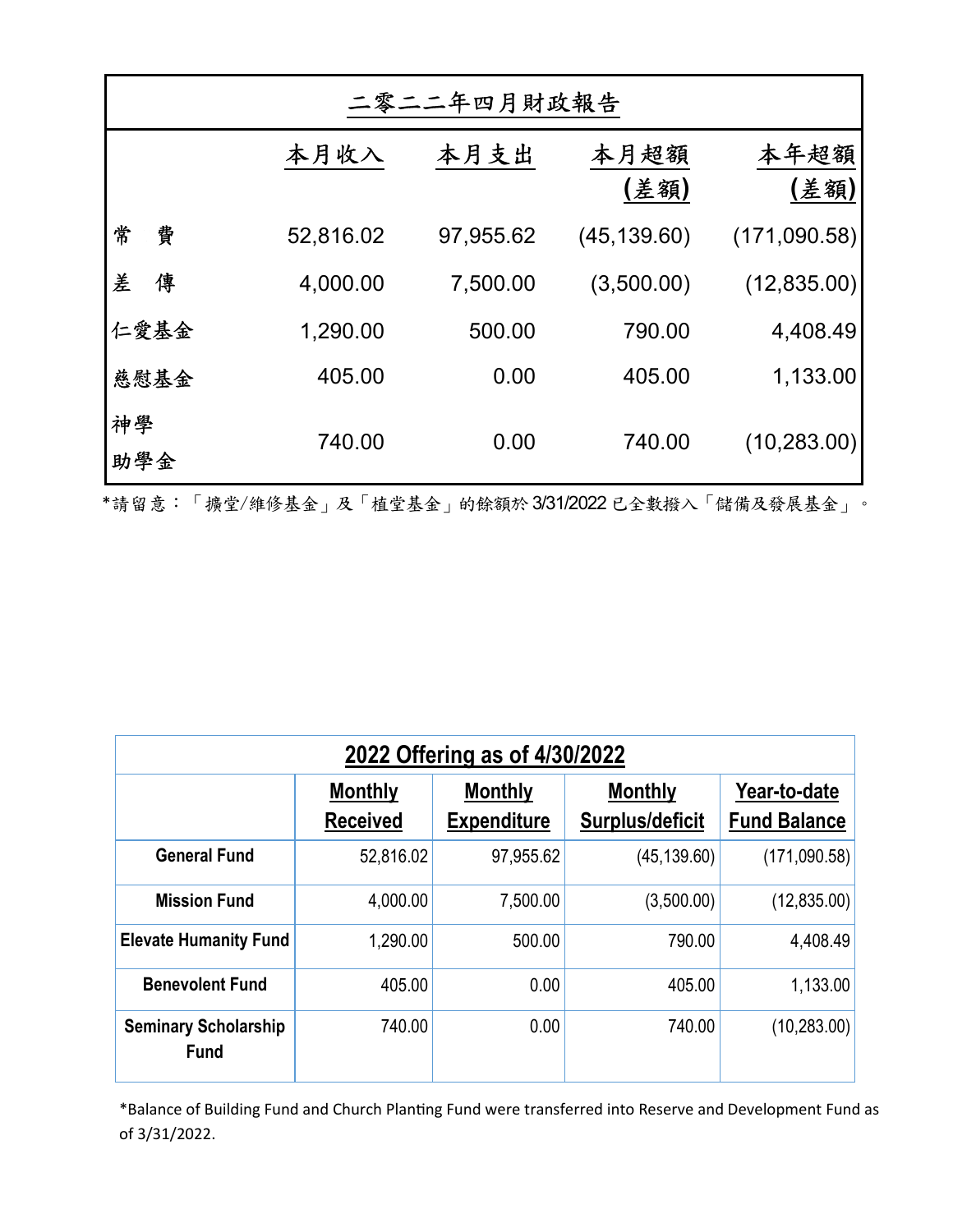## SCAC General Fund Actual vs. Budget As of April 30, 2022

|                       |                                            | <b>Current Month</b> | <b>Year to Date</b> |              |          |
|-----------------------|--------------------------------------------|----------------------|---------------------|--------------|----------|
| Offering              |                                            |                      |                     |              |          |
|                       | <b>General Fund Offering</b>               | 51,914.40            | 221,257.83          | 1,402,288.00 | 15.78%   |
|                       | Gains/Losses on securities                 | 0.00                 | 0.00                | 0.00         |          |
|                       | <b>Rent Income</b>                         | 900.00               | 3,600.00            | 10,800.00    | 33.33%   |
|                       | <b>Payroll Protection Program</b>          | 0.00                 | -14,909.31          | 0.00         |          |
|                       | <b>Interest &amp; Miscellaneous Income</b> | 1.62                 | 3,738.85            | 200.00       | 1869.43% |
| <b>Total Offering</b> |                                            | 52,816.02            | 213,687.37          | 1,413,288.00 | 15.12%   |
|                       |                                            |                      |                     |              |          |
| <b>Expenses</b>       |                                            |                      |                     |              |          |
|                       | <b>Operations</b>                          |                      |                     |              |          |
|                       | Refreshments / Lunches / Dinners           | 87.07                | 486.48              | 6,900.00     | 7.05%    |
|                       | <b>Leadership Training</b>                 | 4,617.99             | 6,126.46            | 24,650.00    | 24.85%   |
|                       | Worship                                    | 459.76               | 2,030.70            | 19,000.00    | 10.69%   |
|                       | <b>Spirital Renewal</b>                    | 60.00                | 4,033.36            | 19,700.00    | 20.47%   |
|                       | <b>Summer Retreat</b>                      | 0.00                 | 0.00                | 25,000.00    | $0.00\%$ |
|                       | Fellowships                                | 494.72               | 5,975.53            | 30,800.00    | 19.40%   |
|                       | <b>Outreach</b>                            | 712.63               | 932.64              | 44,700.00    | 2.09%    |
|                       | Wages                                      | 55,414.37            | 223,651.04          | 684,430.00   | 32.68%   |
|                       | Benefit (Medical, Training, etc)           | 14,043.41            | 67,174.50           | 181,165.00   | 37.08%   |
|                       | <b>Payroll Tax</b>                         | 10,501.25            | 18,287.89           | 67,641.00    | 27.04%   |
|                       | <b>Children Ministry Programs</b>          | 843.66               | 1,774.78            | 11,860.00    | 14.96%   |
|                       | <b>Administrative Operations</b>           | 793.82               | 1,756.10            | 7,945.00     | 22.10%   |
|                       | <b>Total Operations</b>                    | 88,028.68            | 332,229.48          | 1,123,791.00 | 29.56%   |
|                       | <b>Property Management</b>                 |                      |                     |              |          |
|                       | <b>Reqular Operating Expenses</b>          | 5,670.06             | 28,324.30           | 82,939.00    | 34.15%   |
|                       | <b>Lawn &amp; Janitorial Services</b>      | 1,200.00             | 8,128.58            | 19,600.00    | 41.47%   |
|                       | <b>Maintain &amp; Repair</b>               | 1,612.45             | 3,445.94            | 16,000.00    | 21.54%   |
|                       | <b>Total Property Management</b>           | 8,482.51             | 39,898.82           | 118,539.00   | 33.66%   |
|                       |                                            |                      |                     |              |          |
|                       | <b>Supporting Ministries</b>               |                      |                     |              |          |
|                       | <b>Computer Technology</b>                 | 169.64               | 1,204.62            | 3,770.00     | 31.95%   |
|                       | <b>Audio/Visual Ministry</b>               | 0.00                 | 175.54              | 31,000.00    | 0.57%    |
|                       | <b>Pastoral/Staff Search</b>               | 0.00                 | 0.00                | 0.00         |          |
|                       | <b>Transportation</b>                      | $-2,371.22$          | $-1,824.15$         | 45,347.00    | -4.02%   |
|                       | <b>Governing Board</b>                     | 153.77               | 334.23              | 5,000.00     | 6.68%    |
|                       | <b>Special Events</b>                      | 896.52               | 1,696.52            | 2,500.00     | 67.86%   |
|                       | <b>Total Supporting Ministries</b>         | $-1,151.29$          | 1,586.76            | 87,617.00    | 1.81%    |
|                       | C&MA (2% CCA & 3% PNW)                     | 2,595.72             | 11,062.89           | 70,115.00    | 15.78%   |
| <b>Total Expenses</b> |                                            | 97,955.62            | 384,777.95          | 1,400,062.00 | 27.48%   |
| Surplus/deficit       |                                            | -45,139.60           | -171,090.58         |              |          |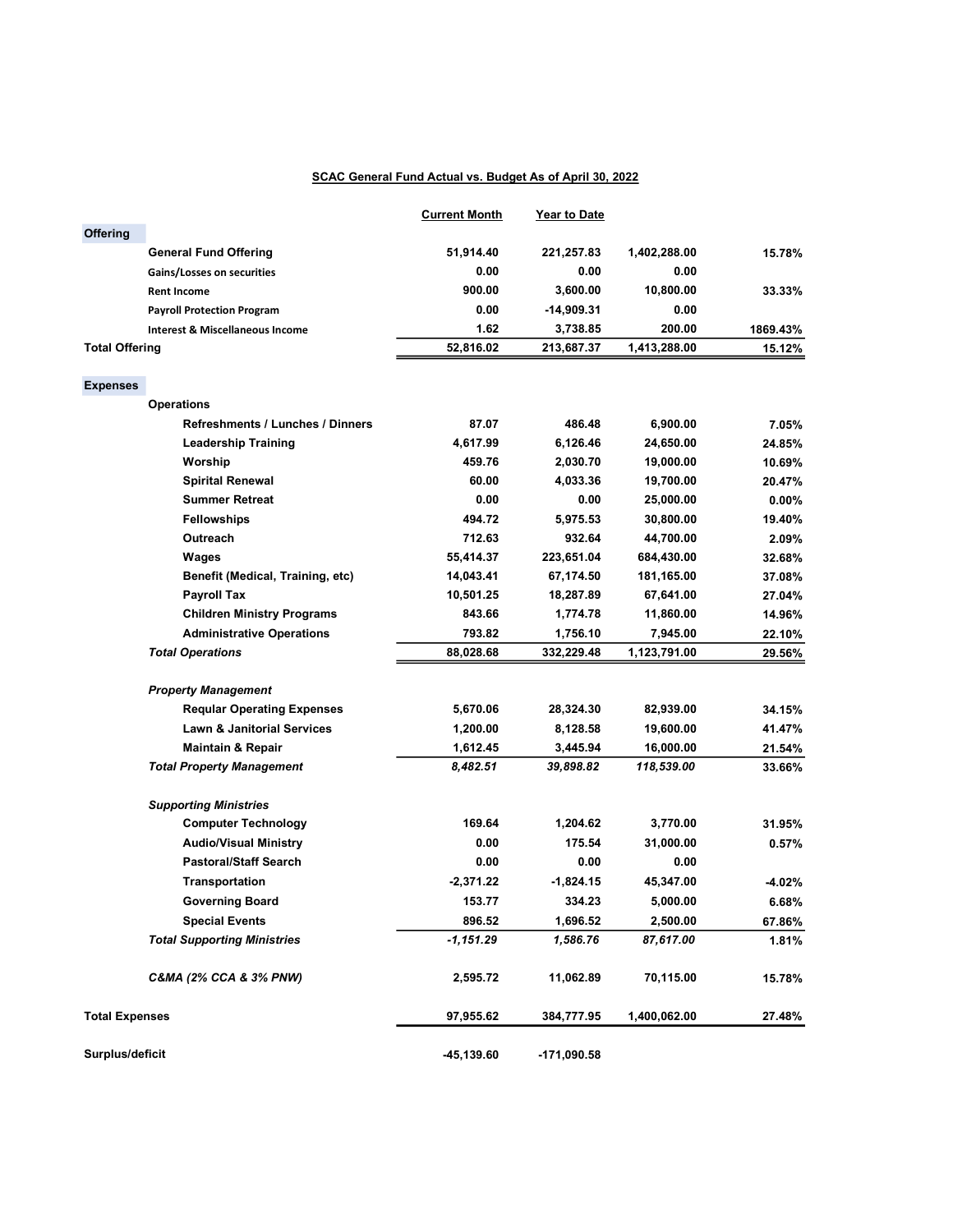## **SCAC Balance Sheet as of April 30, 2022**

|                                        | <u>SUAU Dalance Sheet as 01 April 30, 2022</u> |                 |              |
|----------------------------------------|------------------------------------------------|-----------------|--------------|
| <b>ASSETS</b>                          |                                                |                 |              |
| <b>Current Assets</b>                  |                                                |                 |              |
| <b>Bank Accounts</b>                   |                                                |                 |              |
| Cash                                   |                                                |                 |              |
| <b>BOA</b> - Checking                  | 273,672.05                                     |                 |              |
| <b>BOA - Savings</b>                   | 0.79                                           |                 |              |
| Chase - Checking                       | 11,977.05                                      |                 |              |
| <b>Chase - Savings</b>                 | 32,108.23                                      |                 |              |
| <b>Certificate of Deposits</b>         | 102,095.91                                     |                 |              |
| US Bank - CD                           | 0.00                                           |                 |              |
| US Bank - Checking                     | 0.00                                           |                 |              |
| <b>US Bank - Savings</b>               | 176,221.07                                     |                 |              |
| <b>Wells Fargo - Savings</b>           | 22,865.67                                      |                 |              |
|                                        |                                                |                 |              |
| <b>Total Cash</b>                      | 618,940.77                                     |                 |              |
| <b>Other Current Assets</b>            |                                                |                 |              |
| Deposit - Next Year Retreat            | 11,557.00                                      |                 |              |
| <b>TD Ameritrade</b>                   | 1,535,652.33                                   |                 |              |
| <b>Total Other Current Assets</b>      | 1,547,209.33                                   |                 |              |
| <b>Total Current Assets</b>            |                                                | 2, 166, 150. 10 |              |
|                                        |                                                |                 |              |
| <b>Other Assets</b>                    |                                                |                 |              |
| Property & Building                    |                                                |                 |              |
| <b>Church Building</b>                 | 810,794.12                                     |                 |              |
| <b>Leasehold Improvement</b>           | 600,129.00                                     |                 |              |
| <b>Red House</b>                       | 122,305.55                                     |                 |              |
| <b>Total Property &amp; Building</b>   | 1,533,228.67                                   |                 |              |
| <b>Total Other Assets</b>              |                                                | 1,533,228.67    |              |
| <b>TOTAL ASSETS</b>                    |                                                |                 | 3,699,378.77 |
| <b>LIABILITIES AND EQUITY</b>          |                                                |                 |              |
| Liabilities                            |                                                |                 |              |
|                                        |                                                |                 |              |
| <b>Current Liabilities</b>             |                                                |                 |              |
| <b>Accounts Payable</b>                |                                                |                 |              |
| <b>Credit Cards</b>                    |                                                |                 |              |
| <b>Total BOA - Credit Card</b>         | 5,338.08                                       |                 |              |
| <b>Total Credit Cards</b>              | 5,338.08                                       |                 |              |
| <b>Other Current Liabilities</b>       |                                                |                 |              |
| Liability - Credit Card                |                                                |                 |              |
| 403 b Payroll Liabiltiy                |                                                |                 |              |
| <b>Direct Deposit Liabilities</b>      |                                                |                 |              |
| Direct Deposit Payable                 | 0.00                                           |                 |              |
| <b>Total Liability - Staff</b>         |                                                |                 |              |
| <b>Total Payroll Liabilities</b>       | 10,211.03                                      |                 |              |
| Other payable                          | 2,595.72                                       |                 |              |
| <b>Total Other Current Liabilities</b> | 12,806.75                                      |                 |              |
| <b>Total Current Liabilities</b>       |                                                |                 |              |
| <b>Total Liabilities</b>               |                                                | 18, 144.83      |              |
| Equity                                 |                                                |                 |              |
| Church Main Building                   | 810,794.12                                     |                 |              |
| Leasehold Improvement                  | 600,129.00                                     |                 |              |
| <b>Red House</b>                       | 122,305.55                                     |                 |              |
|                                        | 1,533,228.67                                   |                 |              |
|                                        |                                                |                 |              |
| <b>General Fund</b>                    | 1, 148, 136.51                                 |                 |              |
| <b>Mission Fund</b>                    | 29,915.03                                      |                 |              |
| <b>Elevate Humanily Fund</b>           | 58,643.31                                      |                 |              |
| <b>Building Fund</b>                   | (0.00)                                         |                 |              |
| <b>Benevolent Fund</b>                 | 37,361.38                                      |                 |              |
| Seminary Scholarship Fund              | (4,829.71)                                     |                 |              |
| <b>SCAC Church Planting Fund</b>       | 0.00                                           |                 |              |
| <b>Reserve and Development Fund</b>    | 869,812.27                                     |                 |              |
| <b>Flower Fund</b>                     | 5,865.46                                       |                 |              |
| Love Gift Fund                         | 0.00                                           |                 |              |
| <b>Transfer Fund</b>                   | 3,101.02                                       |                 |              |
| <b>RCAC Church Planting Fund</b>       | 0.00                                           |                 |              |
| plus                                   | 0.00                                           |                 |              |
| <b>Transfer Fund</b>                   | 0.00                                           |                 |              |
|                                        | 2,148,005.27                                   |                 |              |
| <b>Total Equity</b>                    |                                                | 3,681,233.94    |              |

**TOTAL LIABILITIES AND EQUITY** 3,699,378.77

3,699,378.77